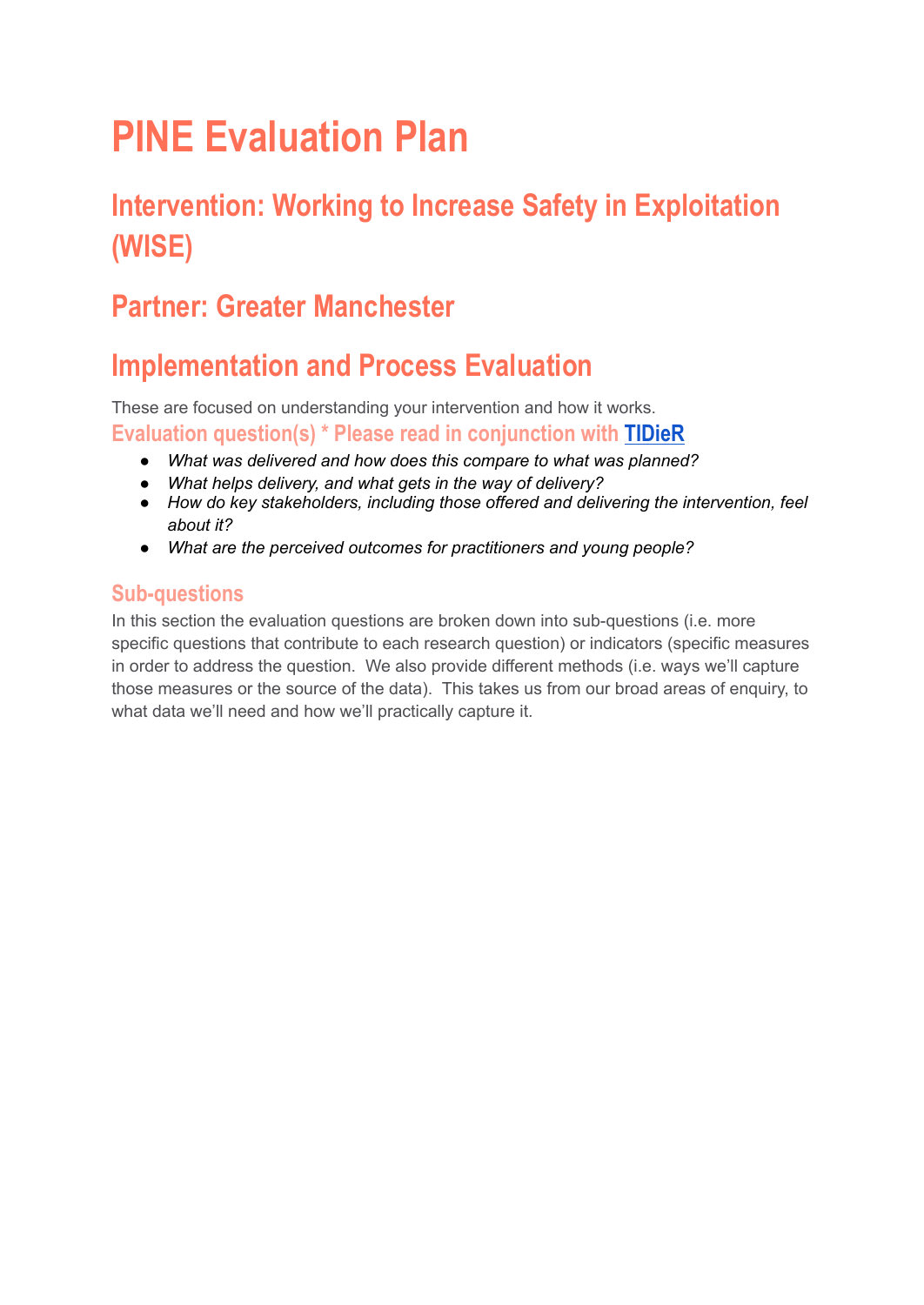| <b>Research</b><br>question                                                    | <b>Sub-question/Indicators</b>                                                                                                                                 | <b>Data collection method</b>                                                                                      |
|--------------------------------------------------------------------------------|----------------------------------------------------------------------------------------------------------------------------------------------------------------|--------------------------------------------------------------------------------------------------------------------|
| What was<br>delivered, and how<br>does this compare<br>to what was<br>planned? | Number of cases that began work under<br>the WISE approach, and what activities<br>were undertaken                                                             | Administrative data<br>(supplemented by survey data if<br>required)                                                |
|                                                                                | Number of young people that had<br>expected templates completed and/or<br>participated in the dynamic meetings<br>held                                         |                                                                                                                    |
|                                                                                | Number of young people that had a<br>WISE support plan completed, and the<br>number we would have expected to have<br>been completed.                          |                                                                                                                    |
|                                                                                | Number and type of training and support<br>sessions delivered to complex<br>safeguarding teams (CST) (including<br>managers and practitioners).                |                                                                                                                    |
|                                                                                | Proportion of staff-members working<br>under the WISE approach that received<br>expected training (broken down by type).                                       |                                                                                                                    |
|                                                                                | How do CST members that have been<br>involved with WISE describe their<br>adoption of the WISE approach, and how<br>this differs from their previous practice? | Interviews with complex<br>safeguarding teams that have<br>been involved. Survey of<br>complex safeguarding teams. |
|                                                                                | How were parents included in the<br>approach? And how did this differ<br>between approaches                                                                    | Comparative to previous PMT<br>Interviews complex<br>safeguarding teams involved in<br><b>WISE</b>                 |
|                                                                                | Who were the key operational and senior<br>management stakeholders that were<br>involved in the set-up of the WISE<br>approach in each local authority?        | Admin data, process map<br>interviews with WISE staff.                                                             |
|                                                                                | How do young people describe their<br>experience of the new approach? Is this<br>consistent with the activities and<br>principles that were intended.          | Interviews/questionnaires with<br>young people - via their social<br>workers or social work team                   |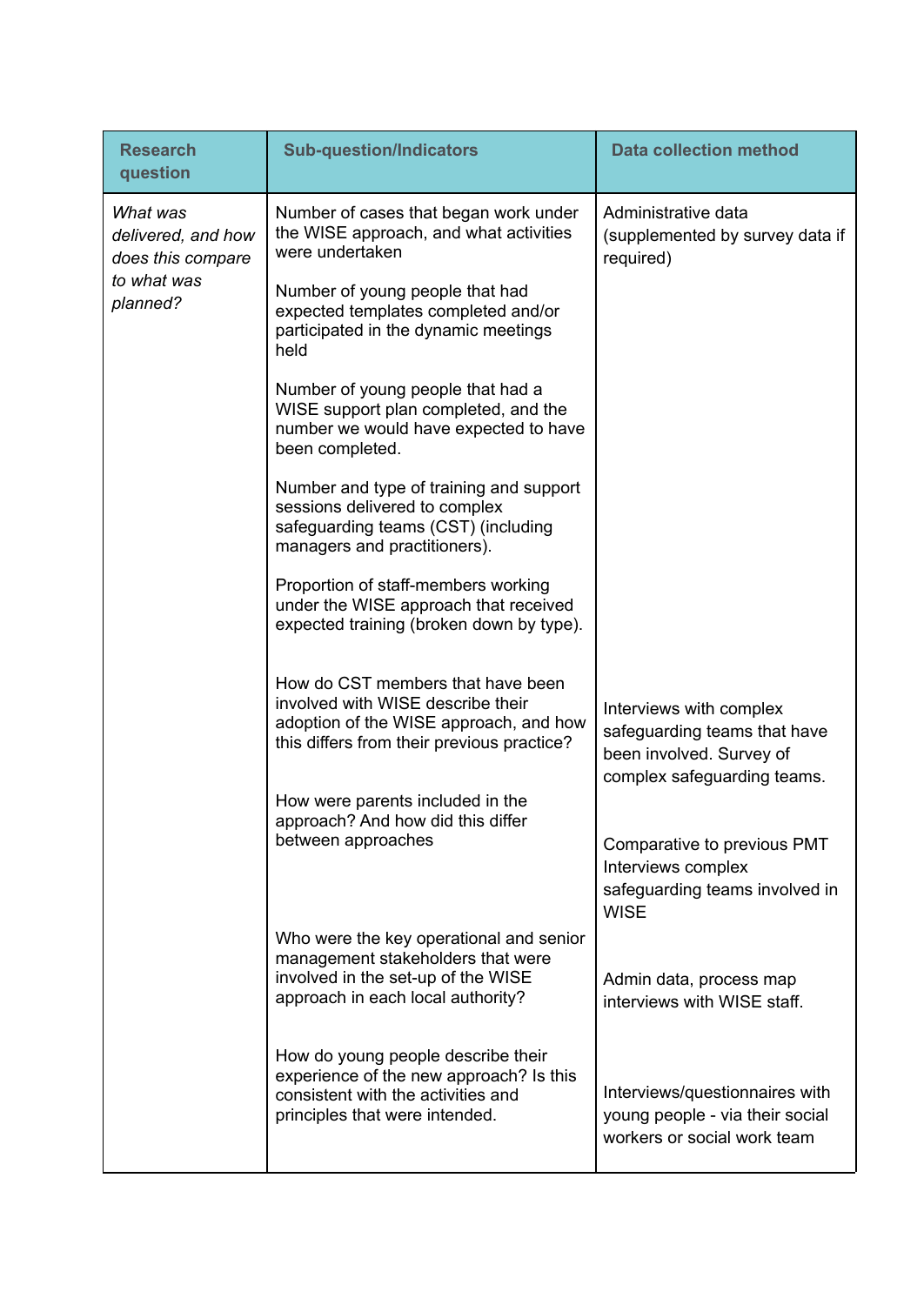|                                                                                                                    |                                                                                                                                                                                                                                                                                                                                                               | members (keeping data in<br>Stockport or Salford)                     |
|--------------------------------------------------------------------------------------------------------------------|---------------------------------------------------------------------------------------------------------------------------------------------------------------------------------------------------------------------------------------------------------------------------------------------------------------------------------------------------------------|-----------------------------------------------------------------------|
| What helps<br>delivery, and what<br>gets in the way of<br>delivery?                                                | What proportion of CSTs feel that the<br>training and support was sufficient for<br>them to operate the new model?<br>What proportion of those who have been<br>involved from the CSTs feel that there is<br>sufficient time to use the tool/approach<br>effectively?                                                                                         | Survey of complex<br>safeguarding teams staff<br>Interviews with CSTs |
|                                                                                                                    | What are the barriers and facilitators of<br>delivering the training and support?<br>What are the barriers and facilitators of<br>implementing the agreed approach, and<br>working in the new way (considering<br>safety over risk) with the young people<br>What are the barriers and facilitators in<br>using the template/and dynamic meeting<br>guidance? | Interviews with CSTs, WISE<br>Interviews with CSTs,                   |
|                                                                                                                    | Frequency of involvement from wider<br>professionals being engaged (e.g.<br>police)?                                                                                                                                                                                                                                                                          | Interviews with CSTs                                                  |
|                                                                                                                    |                                                                                                                                                                                                                                                                                                                                                               | Admin data, survey with CST.                                          |
| How do key<br>stakeholders,<br>including those<br>offered and<br>delivering the<br>intervention, feel<br>about it? | Overall, how satisfied with the new<br>approach are CST?<br>How satisfied with the training are the<br>CST <sub>s</sub> ?<br>How satisfied with the template or                                                                                                                                                                                               | Survey with CSTs                                                      |
|                                                                                                                    | dynamic meetings are the CSTs?<br>How do CSTs describe the approach<br>changing the way they work with other<br>stakeholders (e.g. police)?                                                                                                                                                                                                                   | Interview with CSTs                                                   |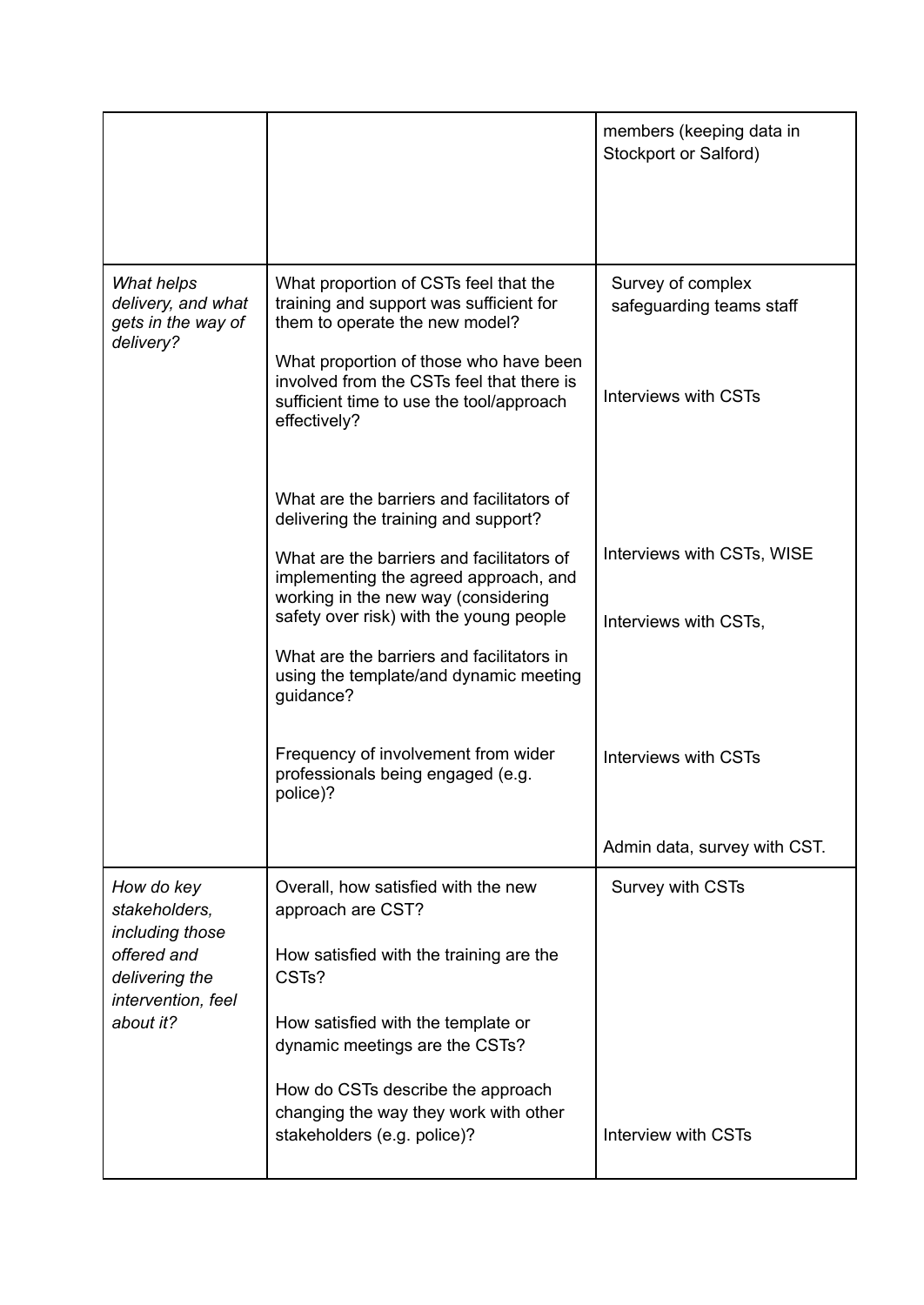|                                                                                     | How do CSTs describe their experience<br>of the approach - including training and<br>delivery?<br>How does senior management describe<br>their experience of the new approach?                                       | Interviews and survey<br>Interviews with senior<br>management - the team<br>managers in two areas<br>Stockport and Salford, and<br>Lead for complex safeguarding<br>in GM - Jayne Horan. Possibly<br>Megan and Louise too (as GM<br>practice development leads) |
|-------------------------------------------------------------------------------------|----------------------------------------------------------------------------------------------------------------------------------------------------------------------------------------------------------------------|-----------------------------------------------------------------------------------------------------------------------------------------------------------------------------------------------------------------------------------------------------------------|
|                                                                                     | How do young people describe their<br>experience of being worked with under<br>the new approach?<br>Does the young person feel valued and<br>listened to by their social worker?                                     | Interviews with YP - focus on<br>three or four core questions,<br>asked by social workers or<br>their colleagues                                                                                                                                                |
|                                                                                     | How do parents describe their<br>experience of being worked with under<br>the new approach?<br>Does the parent/carer feel valued and<br>listened to by their social worker? Do<br>they feel included in the process? | Interviews with parents - focus<br>on three or four core questions,<br>asked by social workers                                                                                                                                                                  |
| What are the<br>perceived<br>outcomes for those<br>who receive the<br>intervention? | How do young people describe their key<br>outcomes from their work under WISE?                                                                                                                                       | Interviews with YP                                                                                                                                                                                                                                              |
|                                                                                     | How does the social worker define the<br>young person's stability?                                                                                                                                                   | Interviews with SWs.                                                                                                                                                                                                                                            |
|                                                                                     | How do parents describe the key<br>outcomes from the work with their child<br>under WISE?                                                                                                                            | Interviews with parents                                                                                                                                                                                                                                         |
|                                                                                     | How do CSTs describe the key outcomes<br>of working under WISE?                                                                                                                                                      |                                                                                                                                                                                                                                                                 |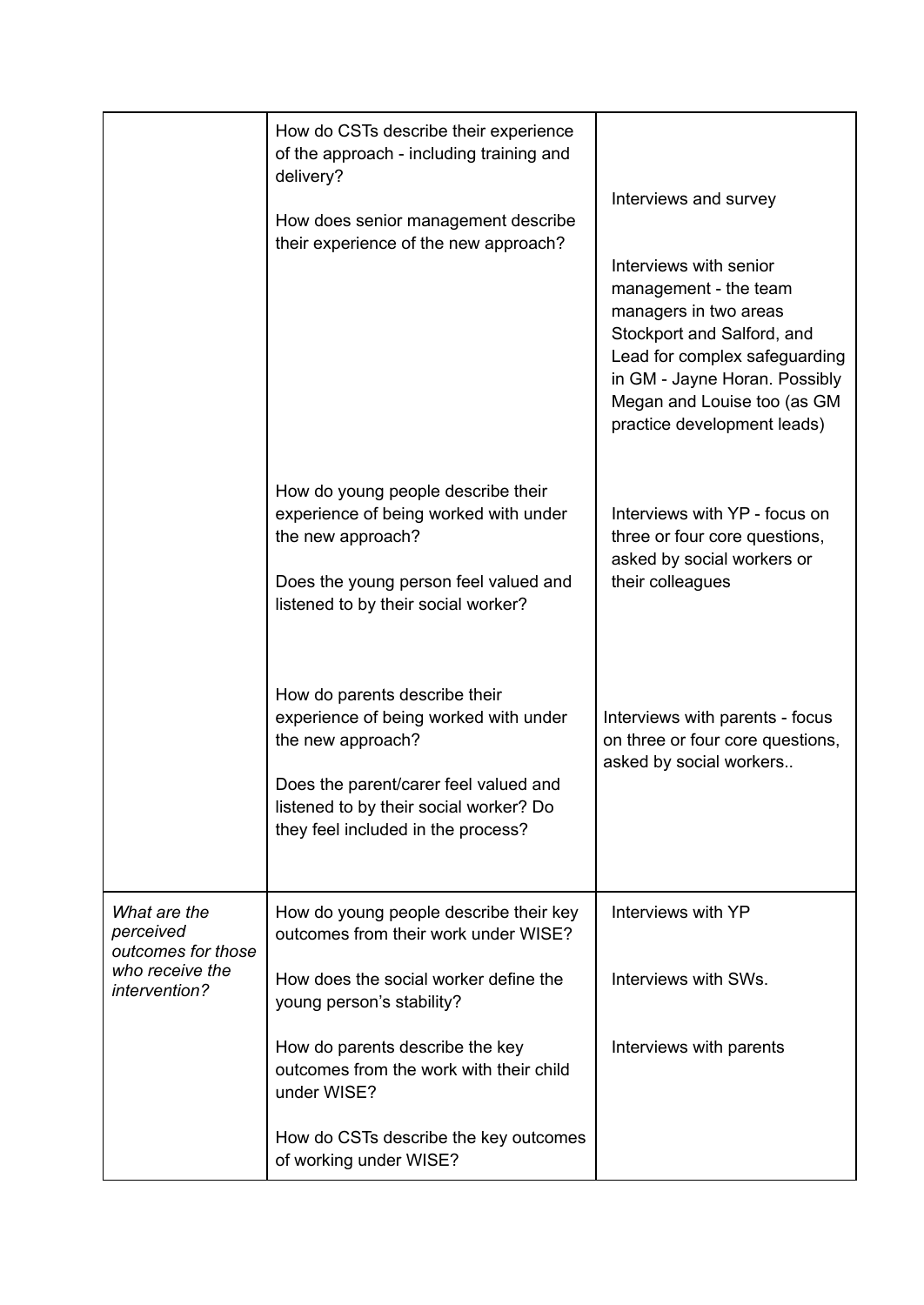| How do CSTs describe their resilience<br>and effectiveness?                  | Interviews with CSTs,<br>qualitative data from WISE<br>assessment form. |
|------------------------------------------------------------------------------|-------------------------------------------------------------------------|
| How do the psychotherapists perceive<br>the potential impact of WISE on YP   | Interviews with                                                         |
| How do the potential psychotherapists<br>perceive the impact of WISE on CSTs | psychotherapists.                                                       |

Interviews with YP

● How do young people describe their working relationship with their social worker who is using WISE?

## **Method**

### *Data Collection*

Administrative data on numbers and key activities completed (practitioners & young people see sub questions and indicators table above). Aim to get data on all practitioners and young people working with the approach.

Focus group & interviews with complex safeguarding teams.

- Focus groups with wider teams one per authority, plus one mop up focus group. Focus on changes, and new approach.
- Staff survey across Stockport and Salford (potentially to include 10 areas).
- Interviews with workers that have been through the process (are delivering the new approach)
- 3 interview SWs in Stockport
- 5 interviews SWs in Salford

Interviews with parents(4 + 4 offered) - with their social worker or their colleague /manager. Focus on a few key questions, keep interviews fairly open. 8 in total - ideally four from each area, and with parents/carers of young people who are also interviewed.

Interviews with key WISE staff members (can this be captured in above FGs?)

Interviews with senior managers at local authority - TMs and Jayne Horan?

Survey with CSTs - those delivering the new approach. [consider sample]

Qualitative review of WISE assessment forms (20).

Ensure focus and discussion of new approach - move away from scoring. Responding to what practitioners and researchers have said.

More to think about for WISE: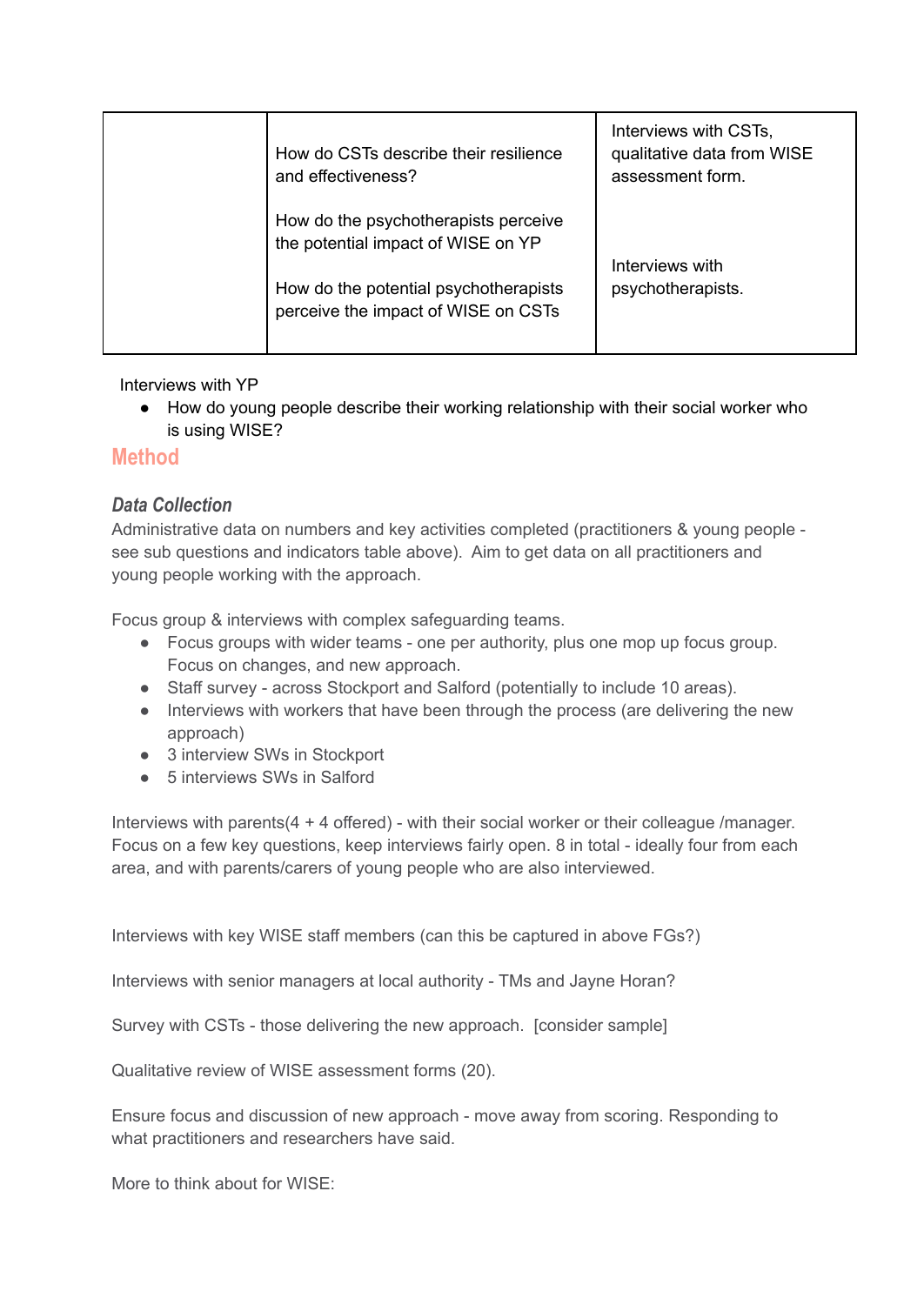- Police to be included in focus groups.?
- Other sources of data:
	- There are two new measures at the end of the meeting and the form. One relates to levels of perceived safety and the other to perceived stability. These are new measures and replace hi, med, low of the current process. Potentially to think about in the longer-term.

#### *Sample selection and recruitment*

● Sample: all young people receiving WISE intervention - 8-10 in total.

# **Impact Evaluation**

Please summarise the below sections here.

| <b>Evaluation question</b>                                                                                                            | Outcome measure | Description | Sample |
|---------------------------------------------------------------------------------------------------------------------------------------|-----------------|-------------|--------|
| What is the impact of<br>WISE on YP's safety<br>for pilot group<br>compared to YP who<br>are subject to<br>Phoenix<br>assessments?    |                 |             |        |
| What is the impact of<br>WISE of YP stability<br>for pilot group<br>compared to YP who<br>are subject to<br>Phoenix<br>assessments?   |                 |             |        |
| What is the impact of<br>WISE on YP's<br>wellbeing for pilot<br>group compared to<br>YP who are subject to<br>phoenix<br>assessments? |                 |             |        |
| 4. What is the impact<br>of WISE on improving<br>practitioner<br>resilience and<br>effectiveness<br>compared to<br>practitioner       |                 |             |        |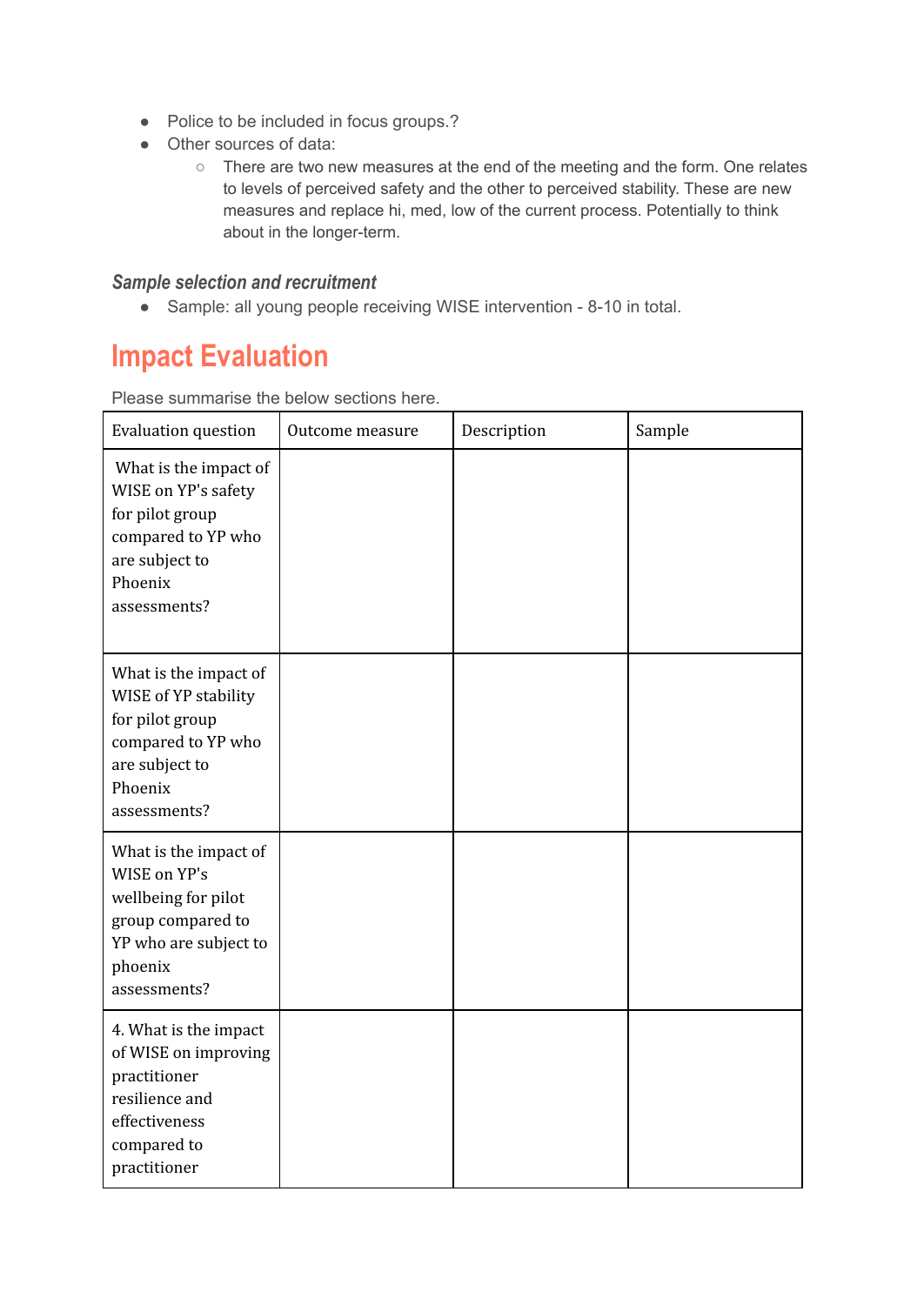| resilience and<br>effectiveness who are |  |  |
|-----------------------------------------|--|--|
| using the Phoenix<br>assessments?       |  |  |

### **Evaluation question(s)**

1. What is the impact of WISE on YP's safety for pilot group compared to YP who are subject to Phoenix assessments?

2. What is the impact of WISE of YP stability for pilot group compared to YP who are subject to Phoenix assessments?

3. What is the impact of WISE on YP's wellbeing for pilot group compared to YP who are subject to phoenix assessments?

4. What is the impact of WISE on improving practitioner resilience and effectiveness compared to practitioner resilience and effectiveness who are using the Phoenix assessments?

### **Outcome measure(s)**

### **Young person safety**

- Missing episodes. A variable taken from the Insights Framework. Number of missing episodes that occur in the three months following the date that they begin working under the WISE approach.
- Whether or not the child is being exploited. This is determined as part of WISE. We would then go determine either through case notes or through speaking to the team manager.

### **Young person stability.**

.

This data capture will be incorporated into WISE assessment process.

- Professionals stability: Number of professionals who are directly working with that young person in the three months following beginning working under the WISE approach or Phoenix assessment.
- Living stability: Number of living moves (captured) in the 3 months following starting to work with WISE
- Education stability: Number of education placement moves in the 3 months following starting to work with WISE

We are currently uncertain how to capture this for Phoenix.

- SW perceptions?
	- How well do you know them?
	- Perceptions of risk?
	- Deeper understanding of the young person's experiences.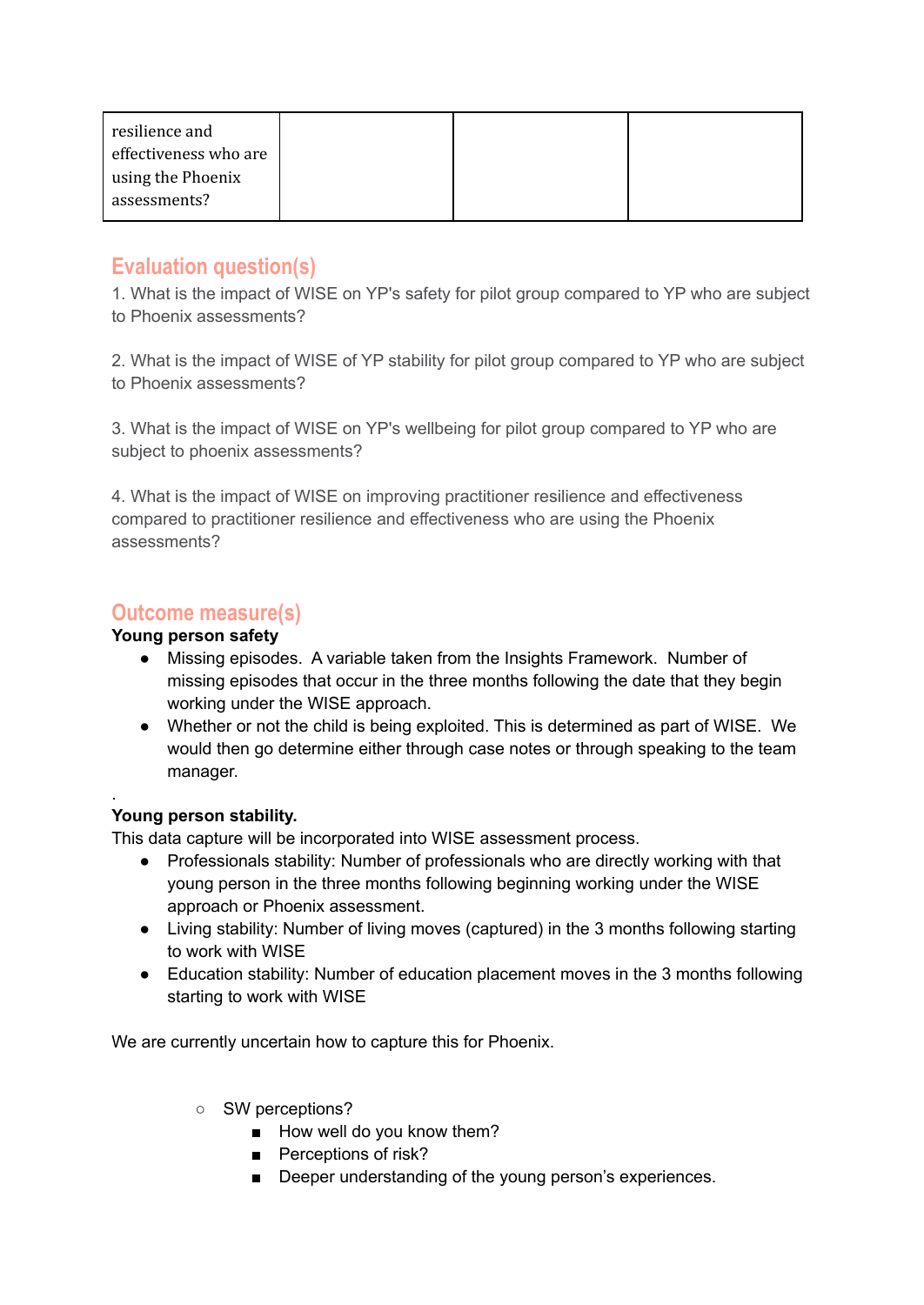- Contacts from YP to professional in general (while missing especially interesting). Individual-level.
- Relationships with professionals (not just, but especially SW) individual level
- Relationship with professionals (working alliance inventory).
- Does the young person have a greater understanding of other people's perspectives?
	- What does the YP think others (professionals/parents) are worried about?

#### **Young person wellbeing**

 $\bullet$ 

#### **Practitioner resilience and effectiveness**

- *●* Self-efficacy measures
- Sick days
- Well-being

### **Sample**

#### **Young people**

Intervention group. Young people that practitioners identify as being exploited or targeted for exploitation, that are worked with by practitioners using the WISE approach in Salford and Stockport between initial launch (September 2020) and end of March 2021. We anticipate this to be 8 children. at least 4 in each area.

#### **Practitioners**

Intervention group. All practitioners that are working with the WISE approach in Salford or Stockport with at least one young person between initial launch (September 2020) and March 2021. We anticipate this to be 6 SW practitioners.

For admin data. Comparison group: All practitioners that are working not using the WISE approach in Salford and Stockport between initial launch (September 2020) and end of March (2021). We anticipate this to be # practitioners.

# **Timeline**

| <b>Activity</b>                                                                                  | <b>Date</b> | Person responsible |
|--------------------------------------------------------------------------------------------------|-------------|--------------------|
| Complete DO - start to create<br>data collection tools &<br>consider ethics & data<br>protection | 29th Jan    | Listen Up          |
| Review and finalise data<br>collection tools                                                     | Early Feb   | WWCSC/Listen Up    |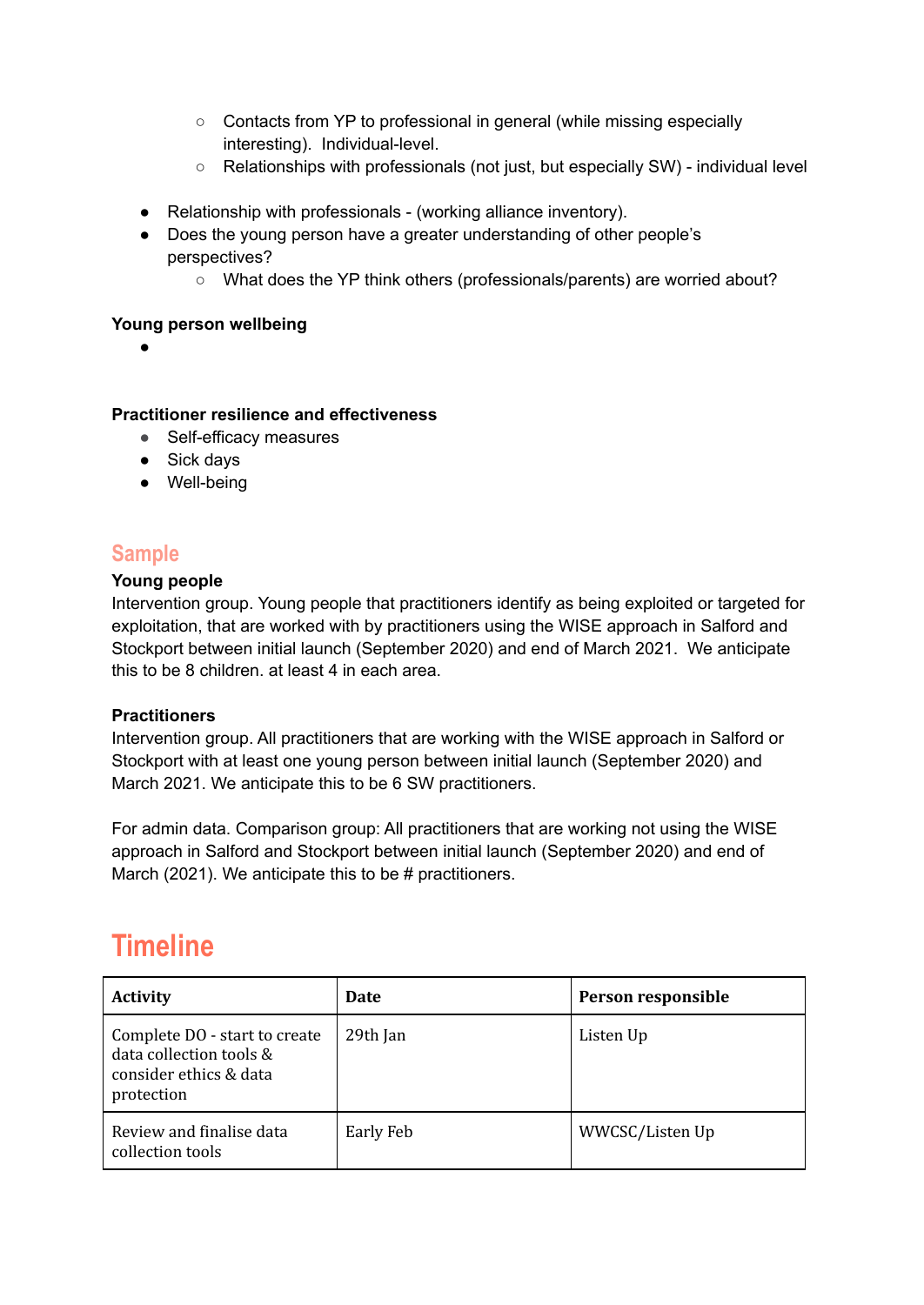| Sign off from Information<br>Governance Team | Early Feb                          | Listen Up         |
|----------------------------------------------|------------------------------------|-------------------|
| Data collection window starts                | <b>Early Feb</b>                   | Listen Up         |
| Data collection window ends                  | 12th March                         | Listen Up         |
| Data sent to WWCSC                           | 12th March                         | <b>WWCSC</b>      |
| Analysis                                     | Complete by 24th March             | <b>WWCSC</b>      |
| Reporting 24th                               | End of March/Beginning of<br>April | Listen Up         |
| Review & finalise report                     | Beginning of April                 | Listen Up & WWCSC |